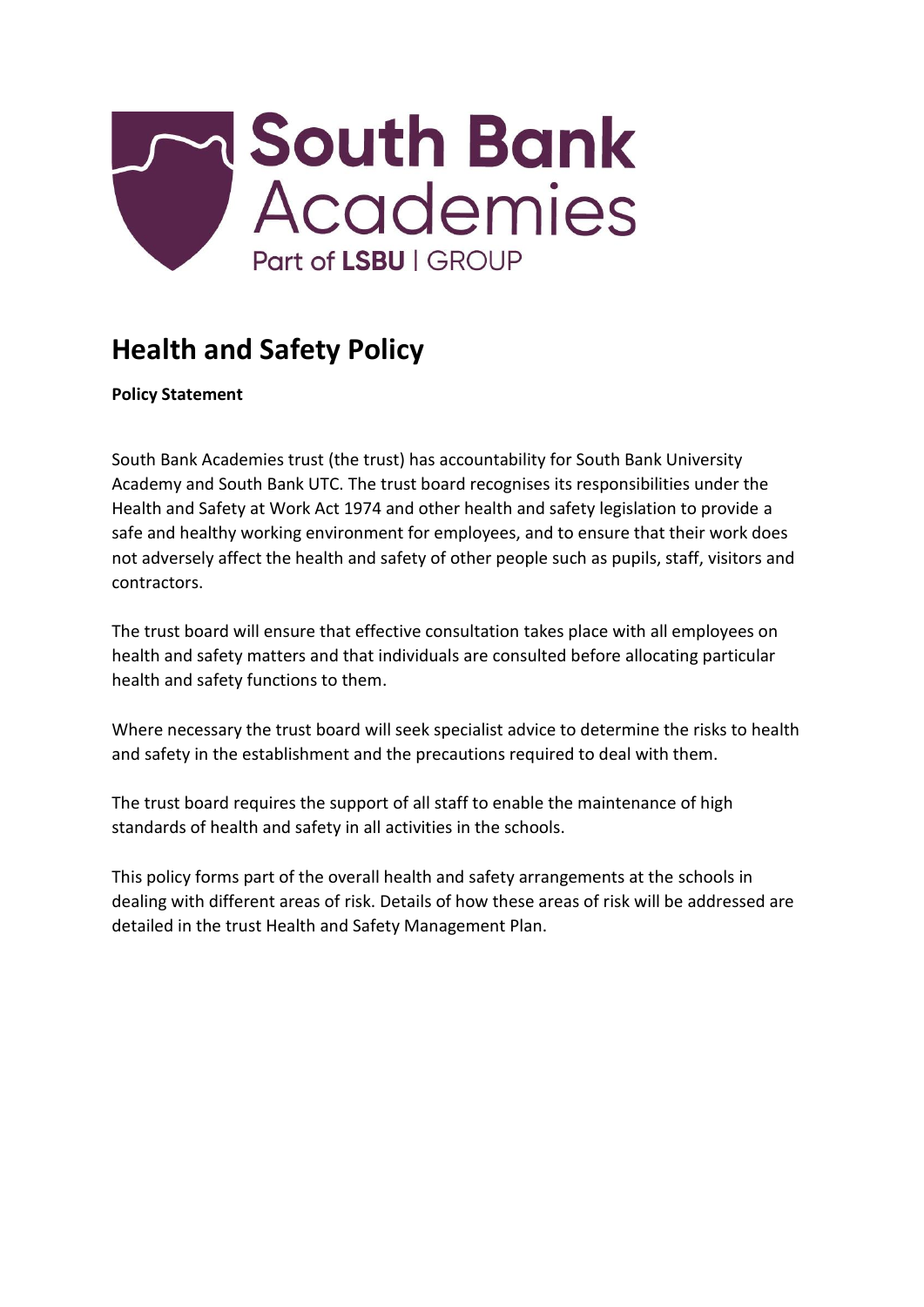#### **Health & Safety Management Plan**

#### **Organisational Responsibilities of the trust board**

- Complying with Health and Safety Policy and the arrangements made therein;
- Formulating and ratifying the Health and Safety Policy and Health and Safety management plan;
- Promoting high standards of health and safety within the schools;
- Regularly reviewing health and safety arrangements (at least annually) and implementing new arrangements where necessary:
- Ensuring that the site and premises are maintained in a safe condition and that appropriate funding is allocated to this end from the school budgets and reserves as appropriate;
- Ensuring that risk assessments are created and updated.
- All accidents are recorded and reported in an appropriate and timely manner.
- All school activities, including those off site, which could constitute a significant risk to health and safety of employees or other persons are appropriately controlled
- Prioritising action on health and safety matters where resources are required from the school budgets – seeking further advice where necessary and ensuring that action is taken;
- Ensuring that this statement and other relevant health and safety documentation is available to all employees through the school and trust websites;
- Active and reactive monitoring of health and safety matters within the schools including health and safety inspection reports and accident reporting;

# **Responsibilities of the Principals**

- Ensuring the requirements of the Occupier's Liability 1957/1984 are complied with.
- The day to day management of health and safety matters in accordance with the health and safety policy and ensuring the health and safety arrangements are carried out in practice;
- Ensuring that risk assessments are made, recorded and actioned for each one of the work activities including those off site which could constitute a significant risk to health and safety of employees or other persons;
- Ensuring that regular health and safety inspections are carried out throughout the schools and their grounds.
- Ensuring that remedial action is taken following health and safety inspections;
- Ensuring that information received on health and safety matters is communicated in an appropriate and timely manner to appropriate parties;
- Identifying staff health and safety training needs and arranging for them to be provided;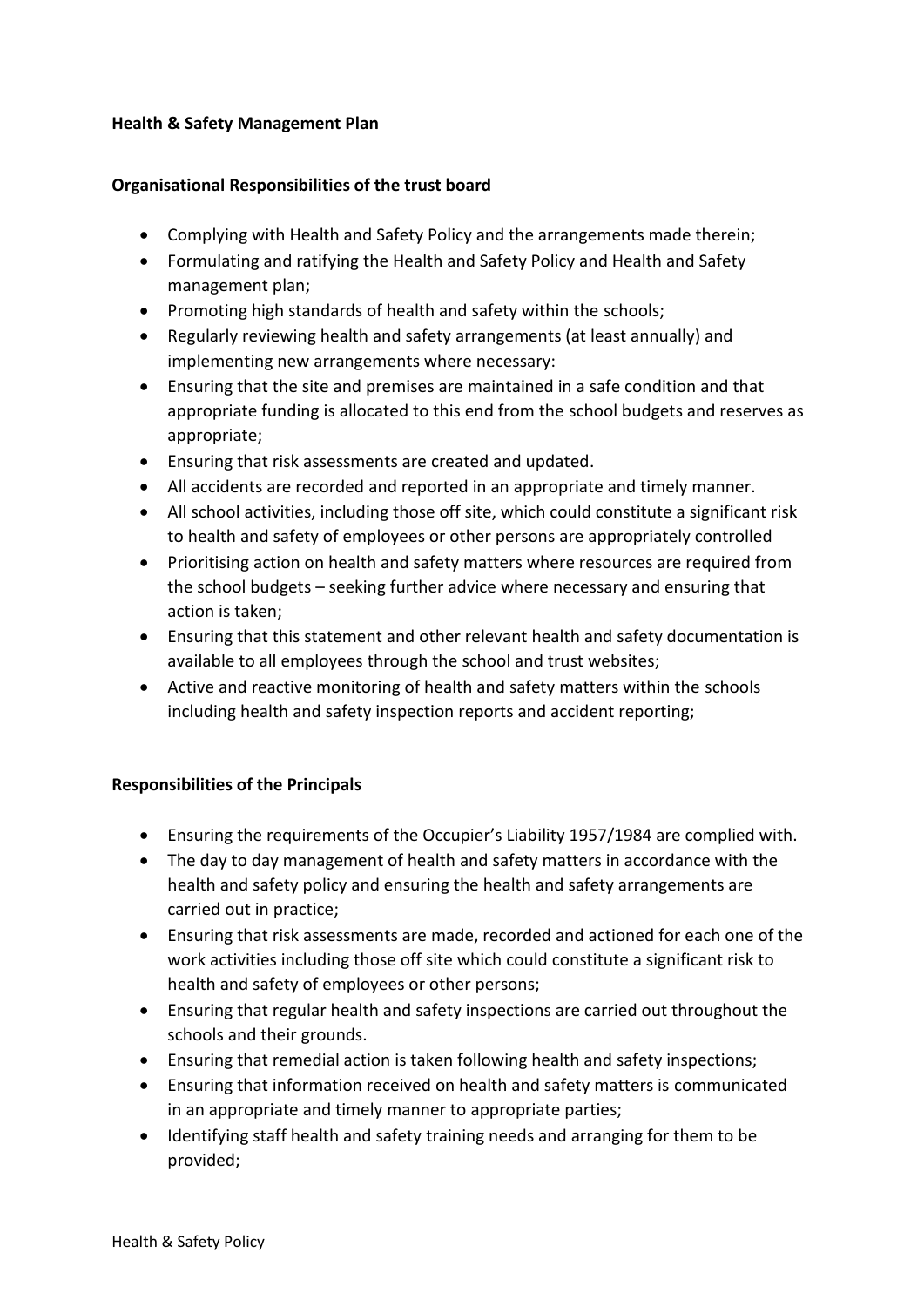- Monitoring the procurement and maintenance of equipment and materials and ensuring that it complies with current health and safety standards;
- Monitoring contractors and ensuring that only competent, approved contractors are engaged to work on the sites;
- Seeking specialist advice on health and safety matters where appropriate;

# **Responsibilities of the Premises/Facilities Managers**

- Attending appropriate Health and Safety Training Courses that will enable the team to discharge their duties effectively;
- Promoting health and safety matters throughout the s and assisting the principal in the implementation of the Health and Safety Procedures;
- Ensuring that Health and Safety Manual and associated documentation on Fire, Asbestos, Water management etc. are kept up to date;
- Ensuring that the correct accident reporting procedures are followed and that where appropriate accidents, incidents and near misses are investigated;
- Arrange regular health and safety inspections and ensure follow up action is completed.
- Providing health and safety induction training;
- Ensuring that all statutory inspections are completed and records kept;
- Ensuring that emergency drills and procedures are carried out regularly and monitored for effectiveness;
- Monitoring contractors on site and ensure they consult and sign the Asbestos Register.

# **Senior Team and Other Line Managers**

- The day to day management of Health and Safety within their department or area of responsibility in accordance with health and safety policy;
- Drawing up reviewing departmental policies, procedures and risk assessments regular (at least once annually)
- Carrying out regular health and safety monitoring inspections of the department and making reports to Head of Department or Principal where appropriate;
- Ensuring remedial action is taken following health and safety inspections
- Passing on health and safety information received to the appropriate people;

# **Responsibilities of all staff**

- Take reasonable care for the health and safety of themselves and others when undertaking their work:
- Comply with all appropriate risk assessments and safe working practices
- Checking classrooms/work areas are safe, communicating issues to the appropriate person using the appropriate reporting systems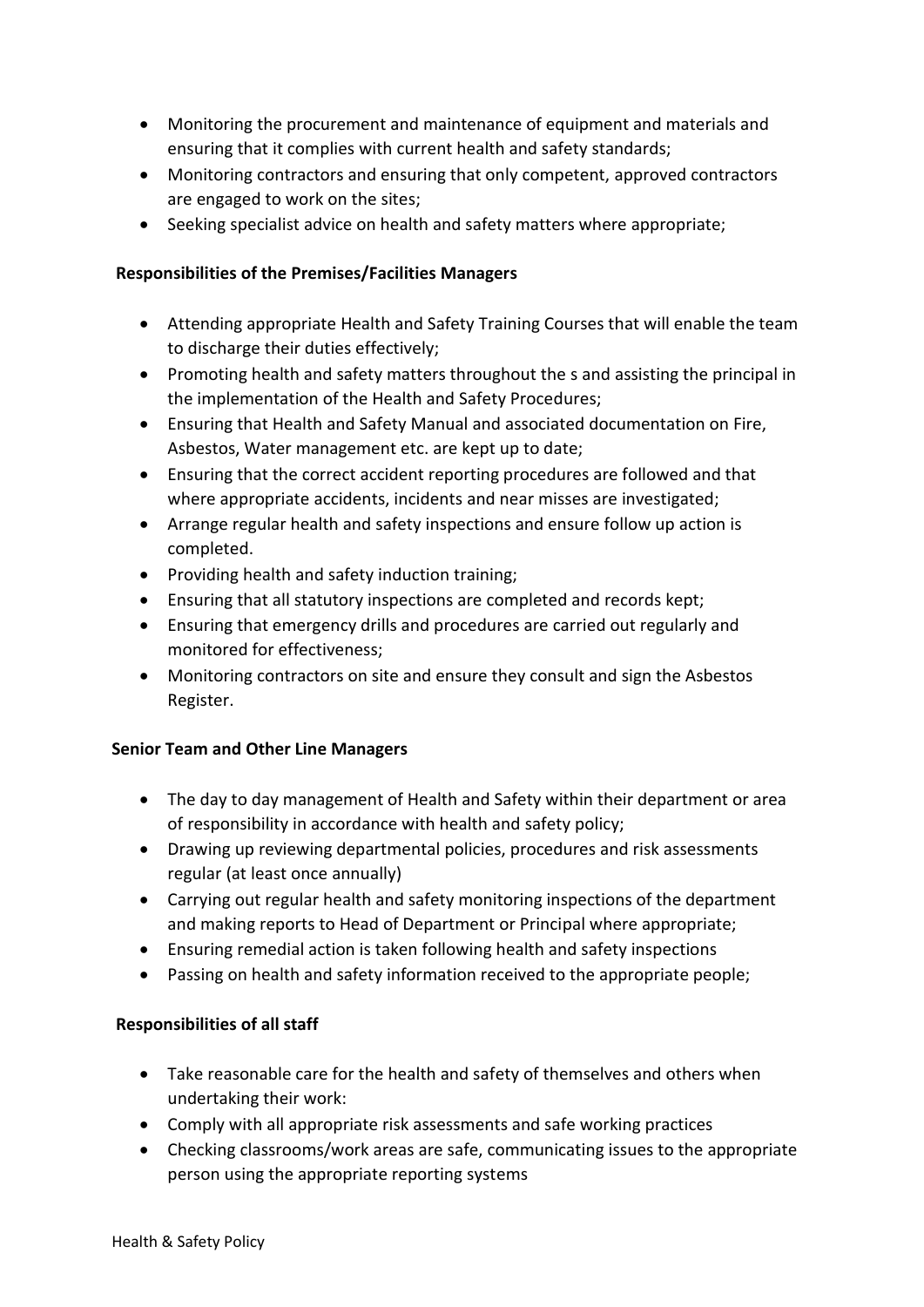- Checking equipment is safe before use; communicating issues to the appropriate person
- Ensuring safe working procedures are followed themselves, by other staff and partner adults
- Ensure safe working procedures are followed by students through effective student management and supervision as appropriate
- Co-operating with Governors, the Executive Principal and Principal on all matters relating to health and safety by complying with health and safety policy;
- Not intentionally or recklessly interfering with or misusing any equipment or fittings provided in the interests of health safety and welfare;
- Ensure that they only use equipment or machinery which they are competent to use or have been trained to use;
- Ensure that the correct health and safety equipment is available and that it is fit for purpose.
- Report any faults, damage or breakages to the site team through the most appropriate channel

# **Students**

Students, visitors and others, occupying, visiting or utilising trust schools and their facilities, are reminded that they too have duties under the law. Students are therefore required to comply with the rules and procedures and must:

- Take reasonable care of their own health and safety and that of others who may be affected by what they do and do not do.
- Never interfere with anything provided in the interests of securing the health and safety of staff and students such as fire alarm, fire fighting and/or security systems, etc.
- Co-operate with staff on all health and safety matters in accordance with school policies, procedures and established safe systems of working.

It is therefore expected that students will act in a responsible manner at all times whilst at school and always follow safety instructions and emergency evacuation procedures. Failure to follow these instructions and procedures will result in disciplinary action and may even result in permanent exclusion from the school.

# **Consultation and communication with staff on workplace health and safety matters**

School Principals will always endeavour to consult with the trades union appointed Safety Representatives and any staff elected non-union Representatives of Employee Safety, to facilitate their aims of securing the health, safety and welfare of all the employees they represent. Staff are encouraged to raise particular health and safety concerns through either their union appointed Safety Representatives or their non-union Representatives of Employee Safety, all of whom attend the school Health and Safety Committee meetings held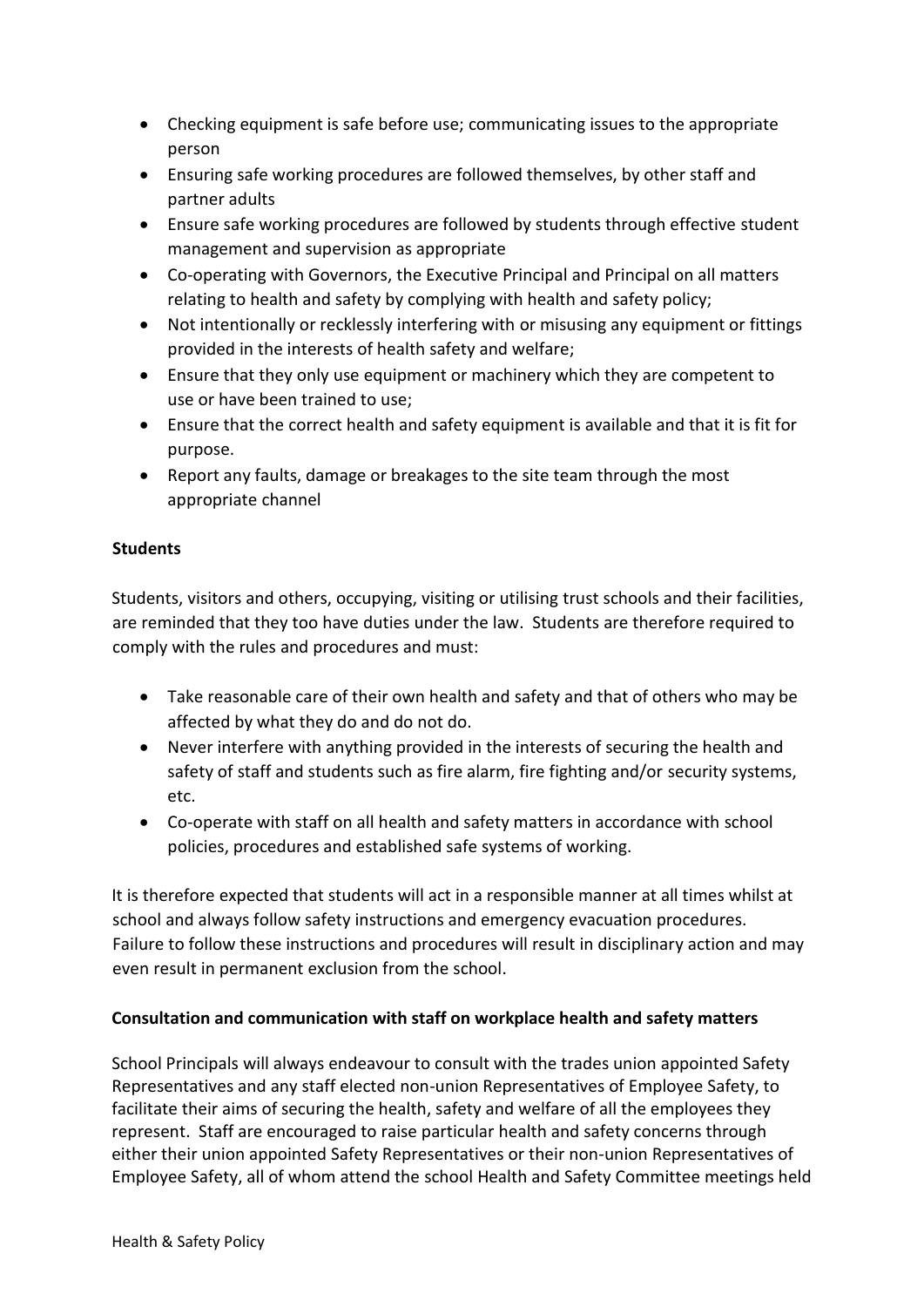each term. Furthermore, the schools will also ensure that workplace health and safety matters feature as a standing item on the agenda of SLT meetings.

# **The function of the Health and Safety Committee and the role of the Union appointed Safety Representatives and other elected Representatives of Employee Safety (ROES)**

# **The Health and Safety Committee**

The Safety Representatives and Safety Committees Regulations 1977 stipulate that an employer must establish a safety committee within three months, if requested to do so in writing by two union appointed Safety Representatives, to act as a forum for consultation with them on workplace health and safety matters. Section 2(7) of the Health and Safety at Work etc. Act 1974 states that the function of this committee shall be 'to keep under review the measures taken to ensure the health and safety at work of employees and such other functions as may be prescribed'.

Typical activities of a Health and Safety Committee include:

- the review of incident and accident statistics and trends;
- the examination of safety audit reports and the findings of enforcing authority inspection reports;
- consideration of any reports on issues made by the safety representatives themselves;
- assisting in the development of workable safety rules and safe systems of work;
- an evaluation of staff health and safety training;
- monitoring the adequacy of internal health and safety communication and publicity; and
- evaluating revisions to the safety policy and making recommendations for further improvement, etc.

#### **The 'Safety Representatives'**

The trades union appointed Safety Representatives have the right both to make and accompany certain types of safety inspection, consult with the employer, receive safety information upon reasonable request and, undergo 'reasonable' training on health and safety matters. Furthermore, Safety Representatives have the right to be consulted 'in good time', in relation to certain key workplace changes and arrangements which could foreseeably affect the safety, health and welfare of their members.

Safety Representatives therefore have the functions of representation and consultation with the employer on health and safety matters and in particular the following, namely:

- investigation of potential hazards, dangerous occurrences and causes of accidents in the workplace;
- investigation of complaints by employees concerning health, safety and welfare matters;
- performing regular workplace inspections, having given reasonable written notice to the employer;
- representing employees in workplace consultations with inspectors of the appropriate enforcing authority, including the receipt of information/advice from them; and
- representing employees' safety interests at safety committee meetings, where any particular concerns regarding workplace safety matters, may be raised.

# **The 'Representatives of Employee Safety' (ROES)**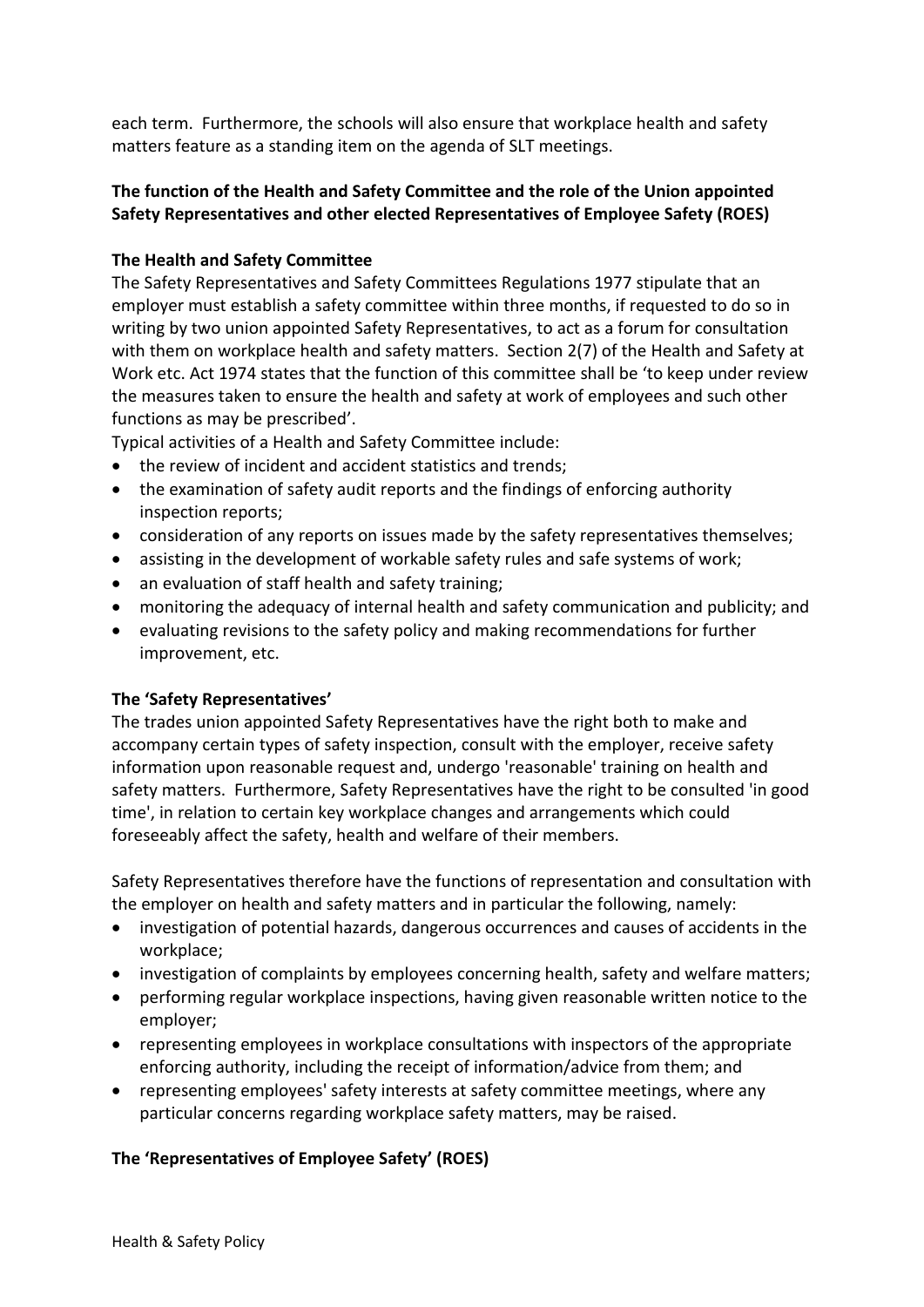The Health and Safety (Consultation with Employees) Regulations 1996 extended the consultation requirements to all employees, irrespective of their membership of a trades union. Under these Regulations the employer can either consult with such employees directly, or consult with one or more persons who have been elected from amongst their number, to represent their particular group's interests. Such persons are correctly referred to as 'Representatives of Employee Safety' rather than the customary 'Safety Representative' and although they have very similar roles to those of Safety Representatives, listed above, their statutory powers are not quite so extensive.

# **Safety Education**

The DfE has published guidance for schools on Safety Education. This guidance shows how the curriculum for Personal and Health Education (PSHE) and Citizenship can address the issue of accidental injury and death in children and young people.

One of the aims of PSHE is to enable children to apply personal and social skills to a range of contexts in their lives. Skills in risk assessment learned in relation to preventing accidents are transferable to other issues.

This DfE guidance also sets out the general teaching requirement for Health and Safety in relation to science, design and technology, information and communication technology, art and design, and physical education.

# **Health and Safety Arrangements**

# **Fire Safety**

- Appropriate procedures for ensuring that safety precautions are properly managed will be formulated and disseminated to all staff. These procedures will include Fire Drills and the use of Fire Extinguishers
- The school evacuation procedure will be prominently displayed in all teaching rooms, offices and curriculum areas. All staff and students must be fully conversant with the procedures for evacuation of the premises in case of a fire/bomb threat. Evacuation procedures will be tested each term. The evacuation and safety of visitors and contractors will be the responsibility of the person who they are visiting or working for
- All fire fighting equipment will be checked annually by an approved contractor and records maintained. The fire alarm will be tested weekly from different points when the site is not in use and records maintained. All emergency lighting will be tested six-monthly and records maintained.

#### **Reporting Accidents**

All employee accidents, no matter how minor, must be reported via the accident report book held at reception or through any implemented software platform.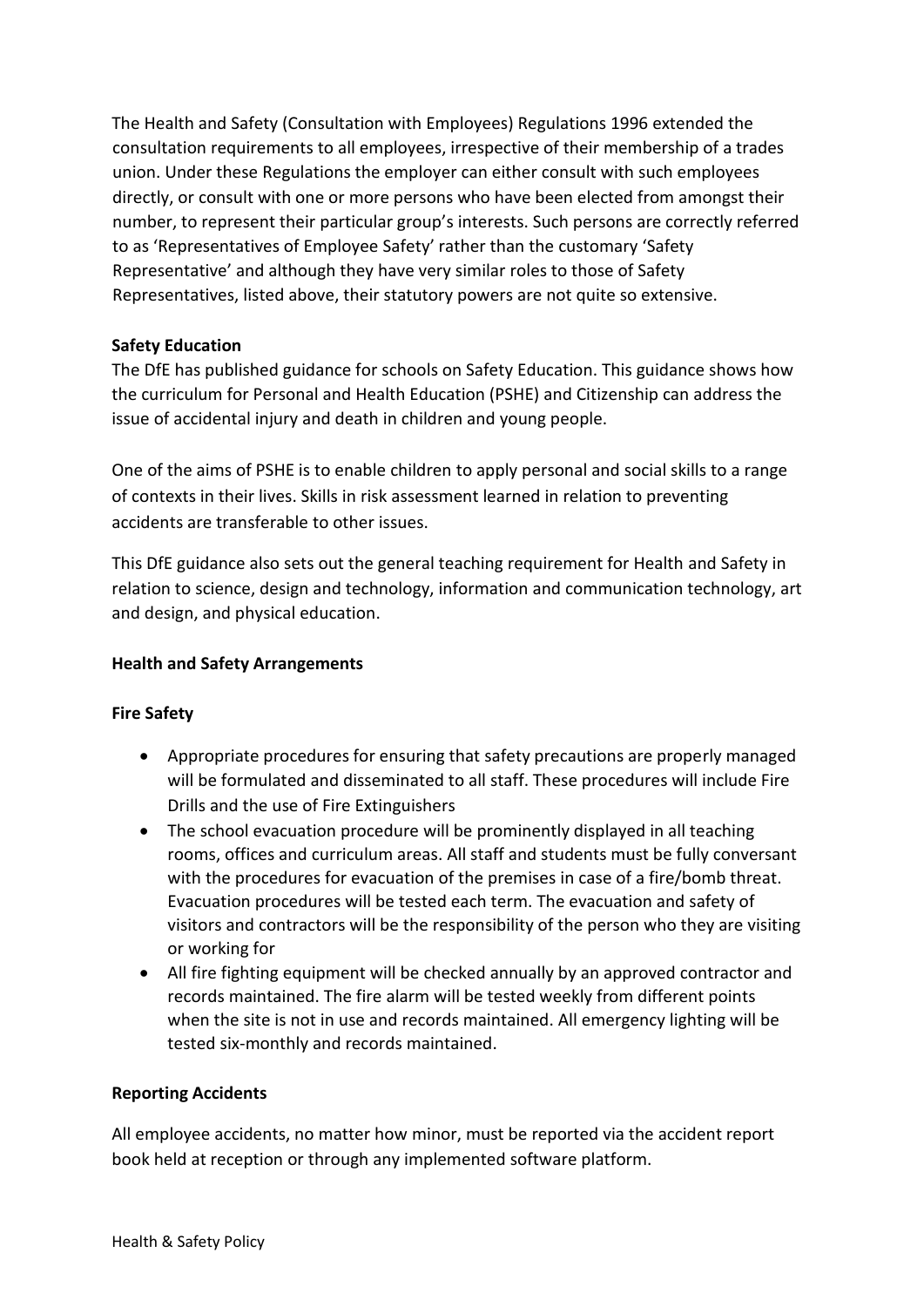All major incidents will be reported to the Principal. Parents / carers will be notified immediately of all major injuries.

Accidents will be monitored for trends and a report made to the trust board as necessary, at least annually but a termly statement will be made via the Executive Principal. The Principal, or their nominee, will investigate serious accidents and evaluate patterns of accidents, and take remedial steps to avoid similar instances recurring. Faulty equipment, systems of work etc. must be reported and attended to as soon as possible.

# **Reporting to the Health and Safety Executive (HSE) - RIDDOR**

Incidents involving a fatality or major injury will be reported immediately to the Health and Safety Executive (HSE) on 0845 300 9923.

Incidents resulting in the following outcomes must be reported to the HSE via their online reporting system<http://www.hse.gov.uk/riddor/> within 15 days of the incident occurring.

- A pupil or other non-employee being taken directly to hospital for treatment and the accident arising as the result of the condition of the premises / equipment, due to the way equipment or substances were used or due to a lack of supervision / organisation etc.
- Employee absence or inability to carry out their normal duties as the result of a work related accident, for periods of 7 days or more (including W/E's and holidays).

# **First Aid**

- First aid can save lives and prevent minor injuries becoming major ones. Under health and safety legislation, employers have to ensure that there are adequate and appropriate equipment and facilities for providing first aid in the workplace.
- Department for Education good practice guide, "Guidance on First Aid for Schools" has been written to provide advice for schools on drawing up first aid policies and ensuring that they are meeting their statutory duties. In particular it includes a checklist of issues which schools may find helpful when undertaking a risk assessment. The schools adopt this guidance on good practice.
- The Principal should ensure that the number of certified first-aiders (FAWs) will not, at any time, be less than the number required by law.
- Further detail is found in the trust's First Aid Policy.

# **Equipment**

Protective clothing/gloves/masks/helmets must be provided and used by technicians and site supervisory staff when required. Staff and students must be provided with and use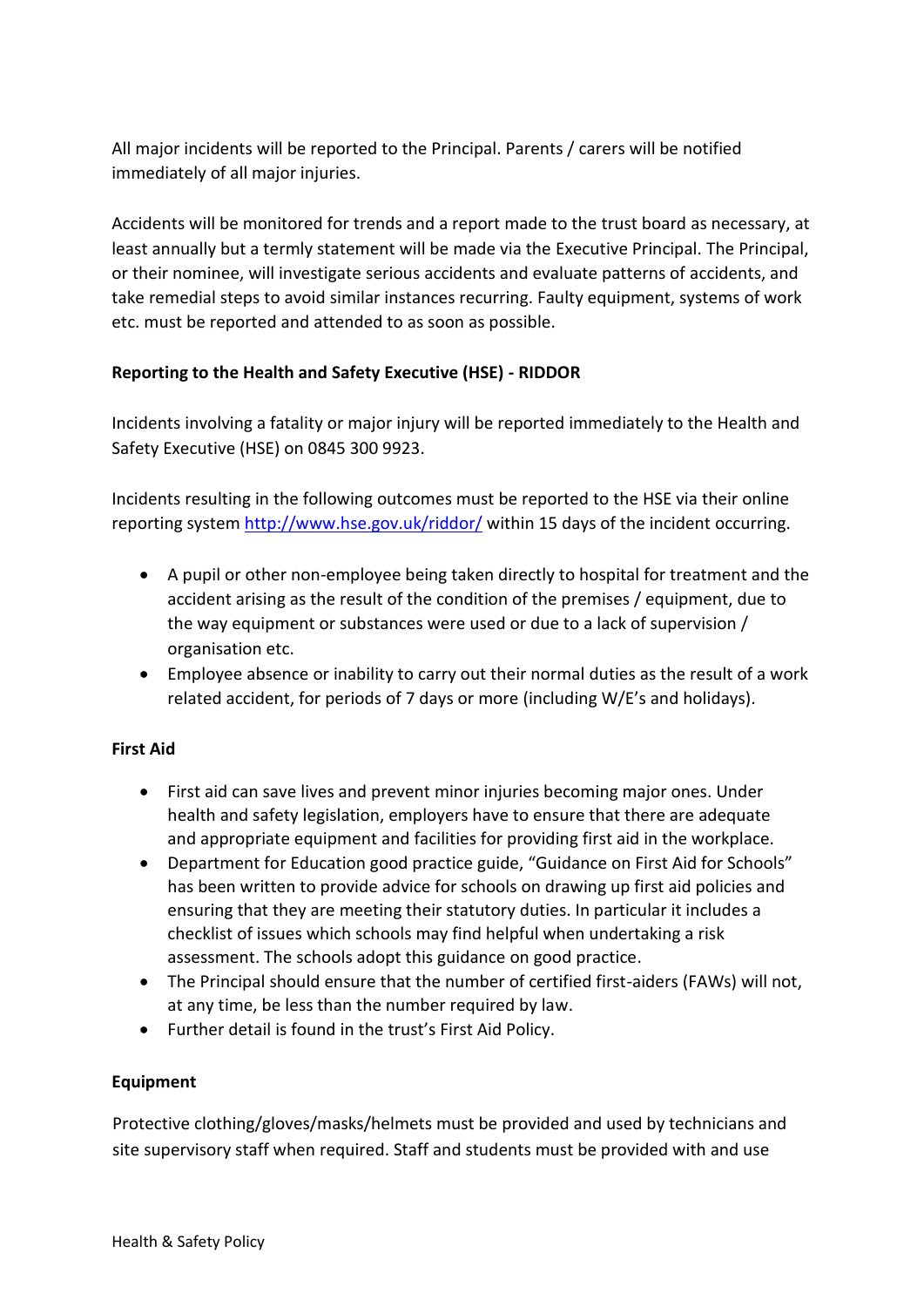protective glasses/eye shields in all workshops and laboratories. Visitors must be provided with protective clothing as appropriate.

The following equipment must be checked annually by approved inspectors or an appropriately trained member of staff:

- Fume cupboards
- All electrical appliances
- Workshop equipment, e.g. lathes, kilns
- Fixed gymnasium equipment
- Lifts
- Man-safe equipment
- Air conditioning
- Water systems

When new equipment is purchased, it is the responsibility of the appropriate manager to ensure that it meets appropriate educational standards and that its installation and use conforms to Health and Safety requirements.

Equipment, materials and chemicals must be stored in the appropriate storage containers and areas. All containers must be labelled with the correct hazard sign and contents label. Managers should consider storage life when ordering new supplies. Reference must be made to COSHH and the Ionising Radiations Regulations; copies of all relevant COSHH and regulations must be kept in the relevant department and also with the Health and Safety Manager.

# **Housekeeping**

The Facilities Managers in the schools will monitor the cleaning standards of the cleaners. The standard required is laid down in the cleaning specification. Special consideration will be given to hygiene areas.

The Facilities Manager will monitor the efficiency of the waste collection service. Separate provision must be made for the collection and disposal of laboratory materials (chemicals, broken glass etc.), clinical waste and normal refuse.

#### **Visits**

Educational trips and visits must be organised in accordance with the "Trips and Visits Policy and Procedures".

#### **Minibuses**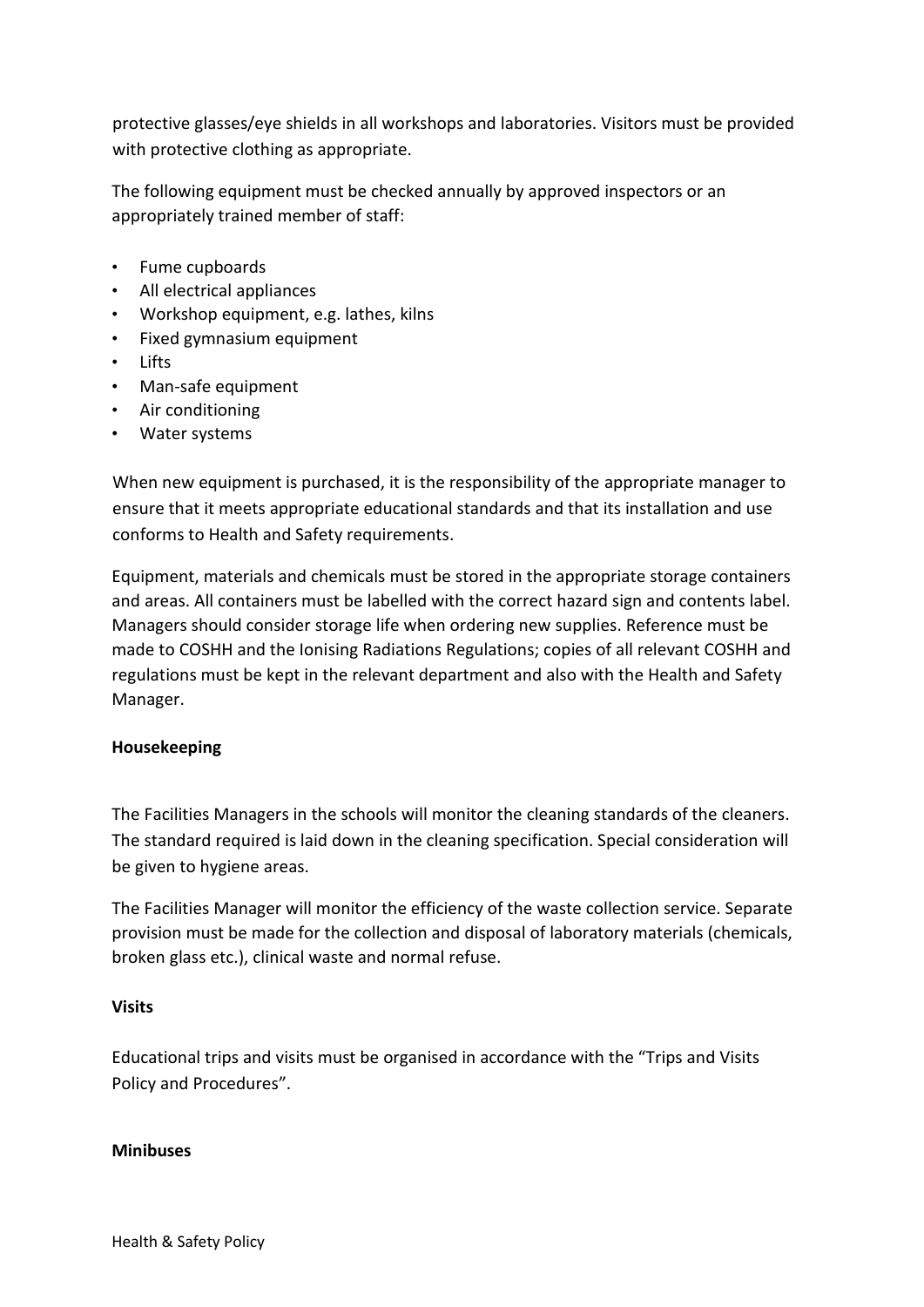Users of minibuses must be aware of and observe the following requirements:

- The driver must have a current licence and not been involved in any accident for the past five years, be aged 25 years or over and hold a full licence in Group 'A' or PSV, if however the minibus has disabled access the driver is required to hold a full licence for over 5 years.
- Drivers of the minibus are required to supply a photocopy of their driving licence on request from a senior member of staff.
- Internal damage to the minibus is not covered by insurance and the responsibility for the repair lies with the individual or organisation using the minibus (the school will decide upon the repairer to be used)
- Only one person per seat is to be carried
- Seat belts are to be worn by all passengers and the driver at all time.
- The driver at the time when an offence was committed is responsible for the payment of fines incurred;
- A log sheet must be taken on each journey, completed by recording the starting and closing mileage readings, detailing any defects and signing before returning, along with the vehicle keys and permit, to reception

#### **Visitors**

All visitors to the schools including contractors and temporary agency staff must sign in at reception, showing ID and DBS as required. Visitors' lanyards are to be issued. Where applicable visitors will be collected from reception by the member of staff concerned or escorted to the appropriate area of the site. No visitor without a valid DBS is to be permitted unaccompanied access.

No contractor may undertake work on the site without permission from the Facilities Manager other than in an emergency, e.g. fire, flooding or to make safe following theft/vandalism.

Contractors are responsible for the Health and Safety of their employees and for their safe working practices, which must not constitute a hazard to staff, students and visitors to the site.

Hirers of the premises must use plant, equipment and substances correctly and use the appropriate safety equipment. They will be made aware of their obligations in relation to Health and Safety when making the booking.

Any contractor's employees must wear an identifiable uniform or an identity badge at all times.

If a member of staff meets someone on site who they do not recognise and is not wearing a visitors badge, they should, if they do not feel threatened, enquire if the person needs assistance and escort them either to the reception or off the site, as appropriate.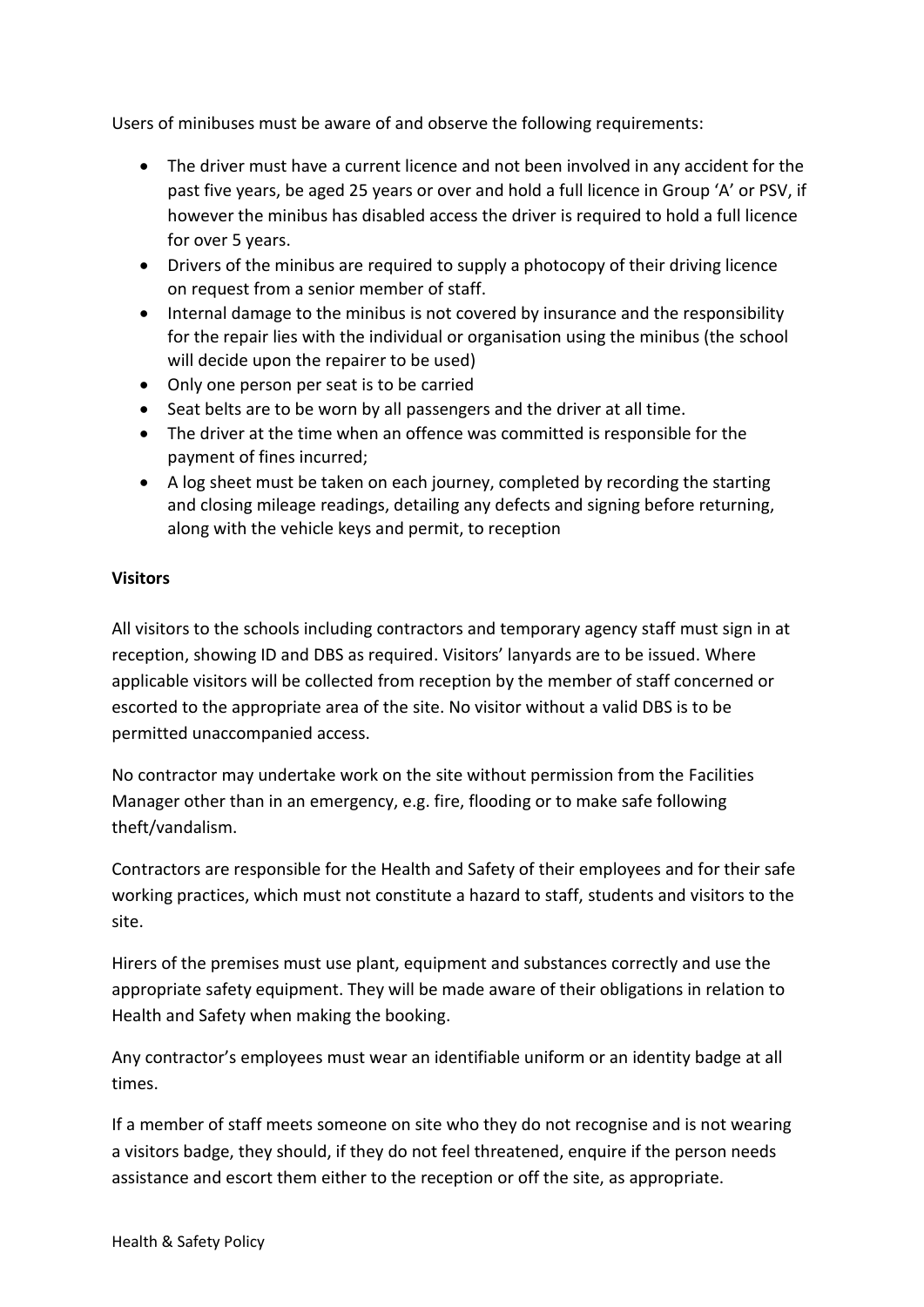If an intruder is uncooperative in going to the reception or leaving the site, or a member of staff feels threatened, or is threatened with violence or a violent attack takes place, immediate help from the Police should be sought by telephone. A runner to the reception for a '999' call may be the most efficient course of action.

# **Security**

- All staff should be conscious of all aspects of the security of people and property. In particular, the emergency exit doors on the outer perimeter of the buildings should only be used in the event of emergencies and kept secure at all other times.
- School sites operate a secure perimeter during all operational hours. All doors and gates on the perimeter should remain secure during school hours and only used in the event of emergencies.
- Maintaining security is aimed at reducing the opportunity for unauthorised persons to enter the buildings through non-designated access points. It is also necessary to be alert to the possible presence of unauthorised persons on site who may constitute a threat to staff, students and bona fide visitors and contractors.
- Key areas around and inside the buildings are covered by CCTV cameras.

# **Critical Incidents**

- As part of its commitment for the wellbeing of staff, students and visitors, there is a procedure which is adopted in the event of a critical incident occurring either on the premises or on an activity away from the school sites.
- The trust will play its part with other partners and agencies in planning for major incidents. This will include work with LSBU Group.

# **Healthy Eating**

It is the policy of the trust to encourage students to adopt eating habits that are conducive to a healthy lifestyle. To this end the trust works with the catering staff in providing menu options that support these aims.

# **Monitoring and Evaluation**

The trust will review this policy at least every two years and assess its implementation and effectiveness.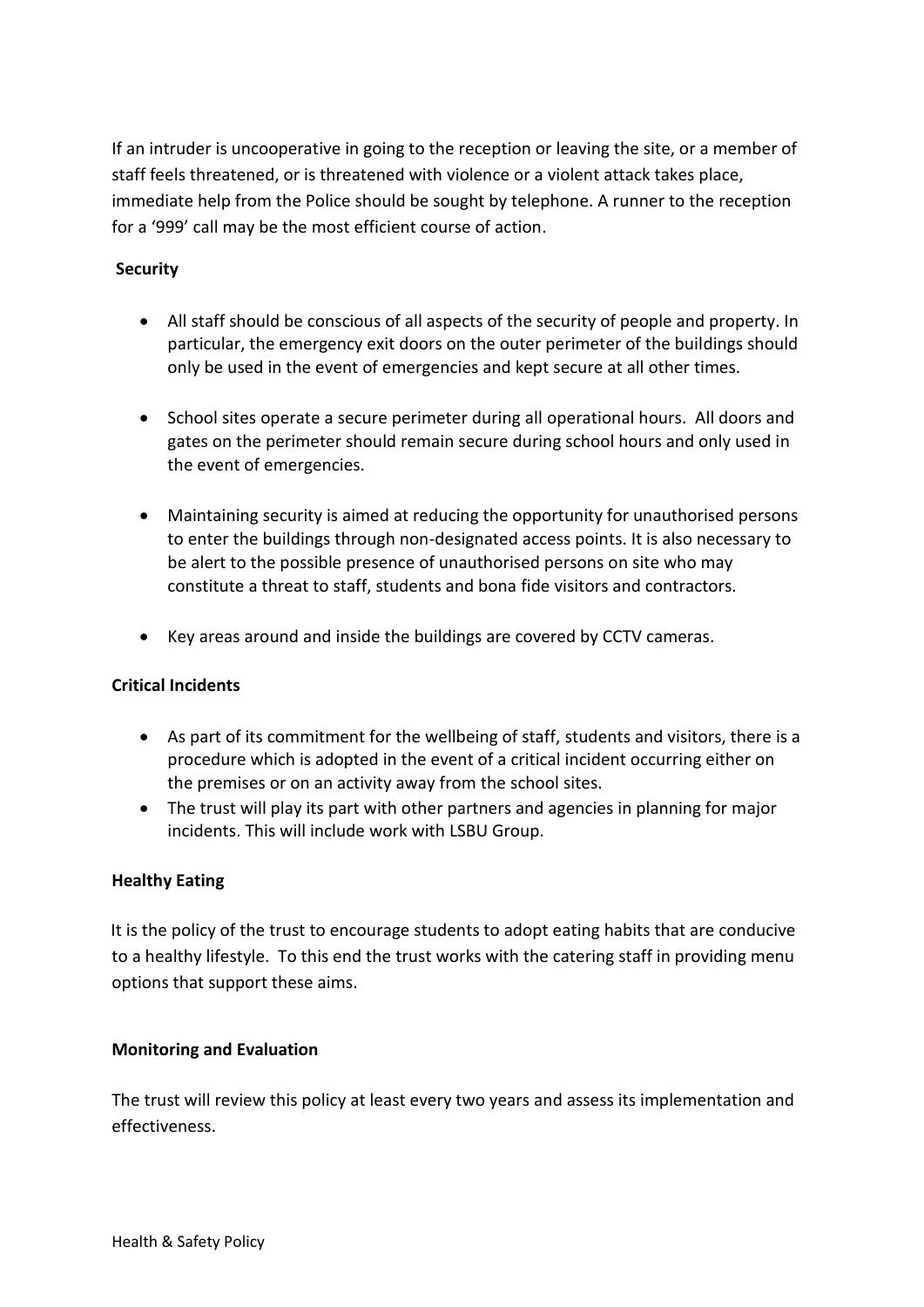**Policy approved by:** South Bank Academies trust board

**Date of last review:** October 2021

**Date of next review:** August 2023

#### **REFERENCES:**

HSE Website [www.hse.gov.uk](http://www.hse.gov.uk/)

HSE Five Steps to Risk Assessment - <http://www.hse.gov.uk/pubns/indg163.pdf>

HSE A Guide to Risk Assessment Requirements <http://www.hse.gov.uk/pubns/indg218.pdf>

Health and Safety Commission (HSC) Managing health and safety in schools £5.95

HSC Health and safety guidance for school governors and members of school boards £5.95

DfE Governance handbook: [https://www.gov.uk/government/publications/governance](https://www.gov.uk/government/publications/governance-handbook)[handbook](https://www.gov.uk/government/publications/governance-handbook)

DfE Health & Safety for School Children:<https://www.gov.uk/health-safety-school-children>

DfE School Security:<https://www.gov.uk/government/publications/school-security>

DfE School Security website [www.dfes.gov.uk/schoolsecurity](http://www.dfes.gov.uk/schoolsecurity)

DfE Supporting Pupils with Medical Conditions: [https://www.gov.uk/government/publications/supporting-pupils-at-school-with-medical](https://www.gov.uk/government/publications/supporting-pupils-at-school-with-medical-conditions--3)[conditions--3](https://www.gov.uk/government/publications/supporting-pupils-at-school-with-medical-conditions--3)

Gov.UK healthy eating:<https://www.gov.uk/school-meals-healthy-eating-standards>

Gov.UK First Aid in Schools: [https://www.gov.uk/government/publications/first-aid-in](https://www.gov.uk/government/publications/first-aid-in-schools)[schools](https://www.gov.uk/government/publications/first-aid-in-schools)

HSE publications (priced and non-priced) are available from HSE Books Tel: 01787 881165

DfES guides are free from DfES publications Tel 0845 6022260

HSE's infoline is 08701 545500

#### **HEALTH AND SAFETY LEGISLATION:**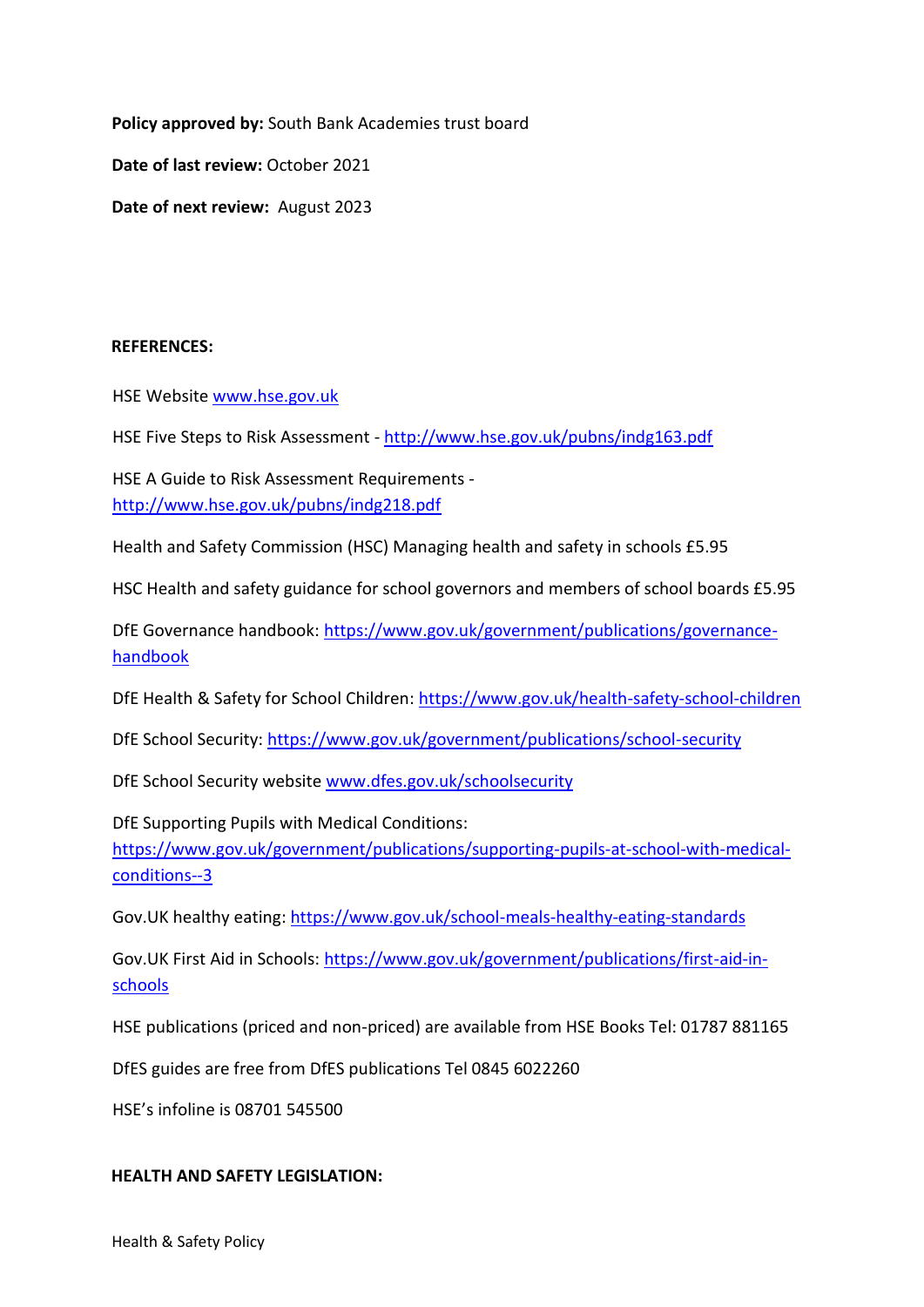The Health and Safety at Work etc. Act 1974.

The Management of Health and Safety at Work Regulations 1999

Reporting of Injuries, Diseases and Dangerous Occurrences Regulations 1995 (RIDDOR)

#### **EDUCATION LEGISLATION:**

Education (School Premises) Regulations 1999 (SI 1999 No.2) School Standards and Framework Act 1998 School Inspections Act 1996. Education Act 1996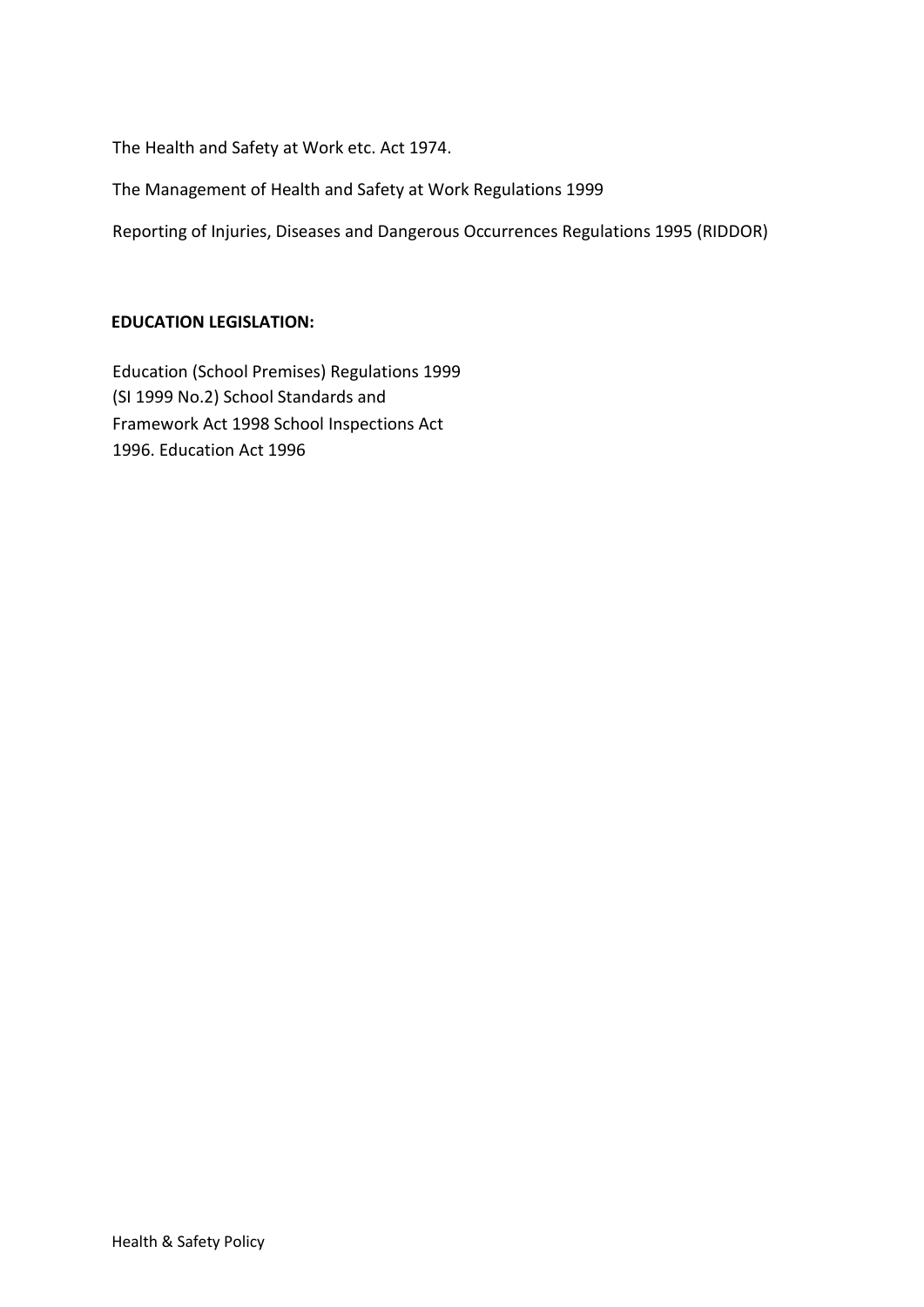# **APPENDIX 1**

Department for Education Guidance

Responsibility for Health and Safety in Schools

Health and Safety at Work Law

Health and safety responsibilities derive from the Health and Safety at Work etc. Act 1974 and associated regulations. Health and safety legislation is enforced by the Health and Safety Executive (HSE).

#### **EMPLOYER**

The Health and Safety at Work etc. Act 1974 places overall responsibility for health and safety with the employer. Who this is varies with the type of school.

- For community schools, community special schools, voluntary controlled schools, maintained nursery schools and student referral units the employer is the Local Education Authority (LEA).
- For foundation schools, foundation special schools and voluntary-aided schools, the employer is usually the governing body.
- For independent schools, the employer is usually the governing body or proprietor.

The Local Authority/LEA is the employer for statutory youth groups.

Education employers have duties to ensure, so far as is reasonably practicable:

- the health, safety and welfare of teachers and other education staff
- the health and safety of students in-school and on off-site visits
- the health and safety of visitors to schools, and volunteers involved in any school activity.

#### **EMPLOYEES**

Employees have responsibilities too. The Health and Safety at Work etc. Act 1974 and the Management of Health and Safety at Work Regulations 1999 apply to them as well.

Employees must: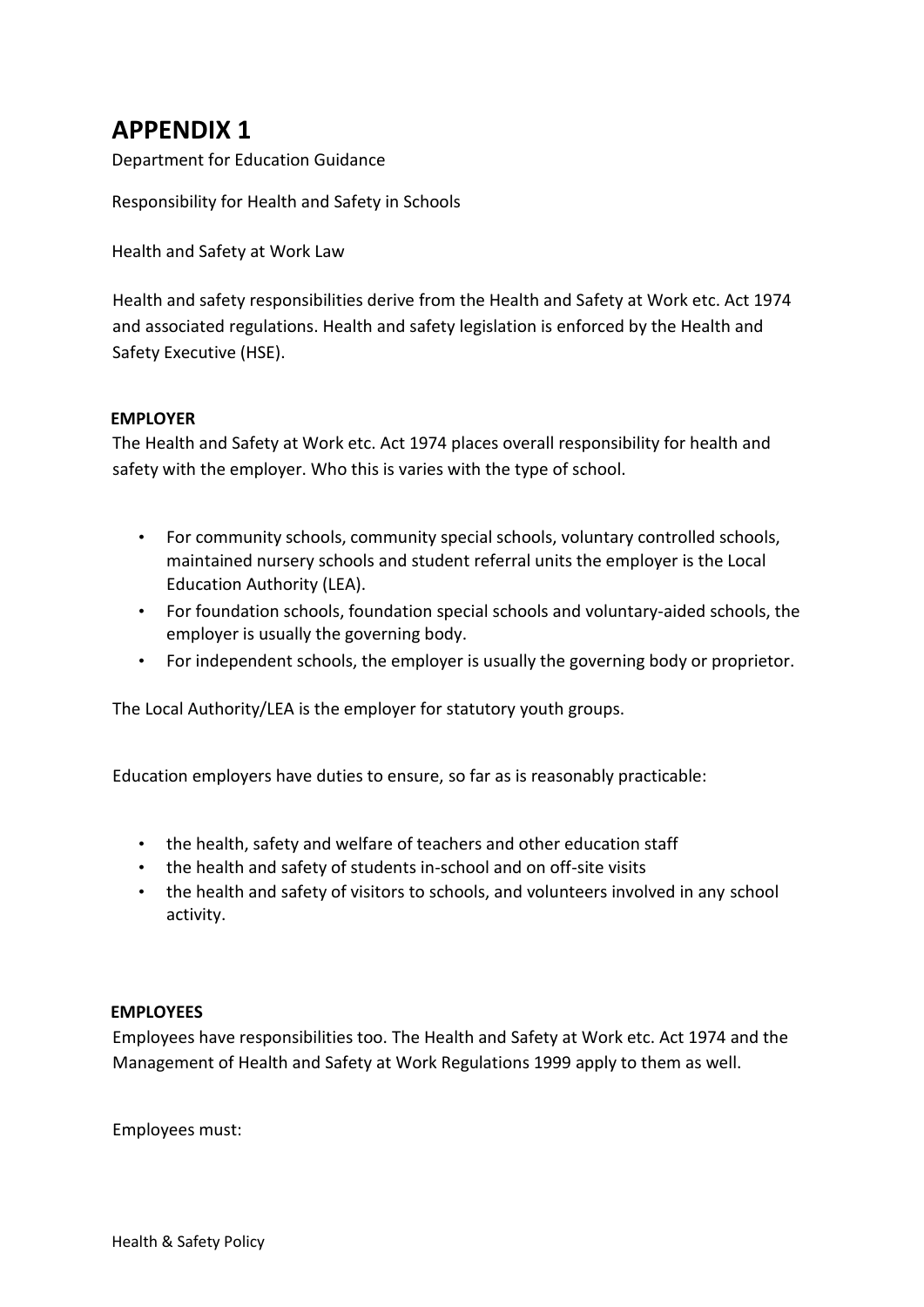- Take reasonable care of their own and others health and safety
- Co-operate with their employers
- Carry out activities in accordance with training and instructions
- Inform the employer of any serious risks

#### **ENFORCEMENT**

The HSE enforces health and safety law relating to the activities of LAs and schools.

Because the employer is responsible for health and safety in the workplace and on work activities the HSE will normally take action against the employer. However, in some circumstances, for example where an employee failed to take notice of the employers policy or directions in respect of health and safety, the HSE may take action against the employee as well or instead.

#### **RESPONSIBILITY OF ALL SCHOOLS**

The employer must have a health and safety policy and arrangements to implement it. The Health and Safety at Work etc. Act 1974 applies. Key elements of a health and safety policy are listed below; this is not a comprehensive list.

Employers must assess the risks of all activities, introduce measures to manage those risks, and tell their employees about the measures. The Management of Health and Safety at Work Regulations 1999 apply.

In practice, employers may delegate specific health and safety tasks to individuals (LEAs may delegate specific tasks to schools). But the employer retains the ultimate responsibility no matter who carries out the tasks. The employer should therefore maintain an audit track, making clear who is doing what and confirming that these tasks are being carried out.

Key Elements of a Health and Safety Policy

A general statement of policy

- Delegation of duties as allocated tasks
- Arrangements made to put in place, monitor and review measures necessary to reach satisfactory health and safety standards
- Training of staff in health and safety including competence in risk assessment
- Off-site visits including school-led adventure activities
- Selecting and controlling contractors
- First-Aid and supporting students' medical needs
- School Security
- Occupational health services and work-related stress
- Consultation arrangements with employees
- Workplace safety for teachers, students and visitors
- Violence to staff